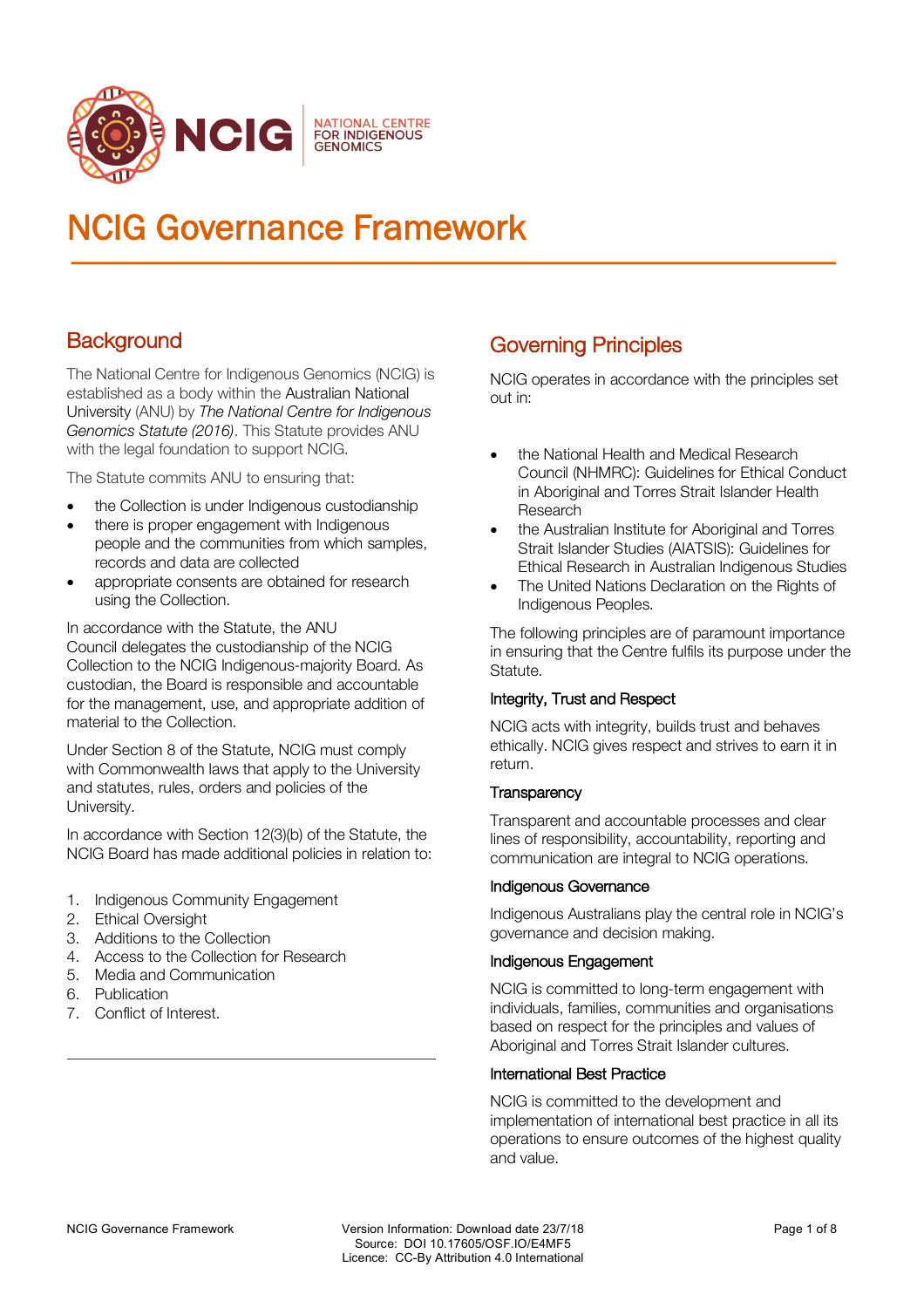## Research Excellence

NCIG is committed to conducting and enabling research of the highest quality.

## Confidentiality, Privacy and Security

NCIG protects the privacy of participants and the confidentiality and security of data and information about participants.

#### **Sources**

*The Australian Code for Responsible Conduct of Research, 2018*

*The National Statement on Ethical Conduct in Human Research (2007)*

*The Australian Institute of Aboriginal and Torres Strait Islander Studies Guidelines for Ethical Research in Australian Indigenous Studies (2012)*

*The National Centre for Indigenous Genomics Statute (2016)*

*United Nations Declaration on the Rights of Indigenous Peoples*

*Values and Ethics: Guidelines for Ethical Conduct in Aboriginal and Torres Strait Islander Health Research (2003)*

## Related material – ANU Policies

Responsible conduct of research Code of research conduct Intellectual property **Privacy** 

## NCIG Board Policies

## 1. INDIGENOUS COMMUNITY ENGAGEMENT

## Purpose

In accordance with the Statute, the Australian National University is committed to ensuring that there is proper engagement with Indigenous people and communities about use of the Collection for research, and that specific and appropriate consents are obtained for research using the Collection.

#### **Overview**

This policy specifies how NCIG engages with Indigenous communities.

#### Scope

This policy applies to the NCIG Board, Committees of the Board, NCIG staff and to all other parties who participate in NCIG's Community Engagement Program.

#### Policy statement

- 1. NCIG visits communities only when invited to do so for purposes that support NCIG's functions under the Statute. These include:
	- obtaining guidance on the Board's custodianship of the Collection
	- informing community members and organisations of the existence of the Collection
	- seeking guidance from community members and organisations on how to engage with communities
	- explaining how material in the Collection might be used in research to benefit Aboriginal and Torres Strait Islander peoples
	- explaining other potential uses of the Collection that may benefit Indigenous Australians
	- seeking consent to make material in the Collection available for research
	- receiving feedback on NCIG's purpose, conduct and processes
	- providing ongoing information and explanation about the work of the Centre and use of material in the Collection.
	- Necessary permits and approvals must be obtained before community visits.
- 2. The Indigenous Community Engagement Coordinator has overall responsibility for NCIG's community engagement program and provides quarterly reports to the Board on the conduct and progress of the program.
- 3. People representing NCIG in communities must follow the Community Engagement Manual. They must complete the specified training and induction requirements that include, at a minimum, Cultural Competence training and briefing on relevant community protocols.

#### Related material

- ANU Policy: Work health and safety
- NCIG Community Engagement Manual
- ANU Procedure: Fieldwork health and off-campus work safety

## 2. ETHICAL OVERSIGHT OF RESEARCH

#### Purpose

All research involving the NCIG Collection must comply with The National Statement on Ethical Conduct in Human Research.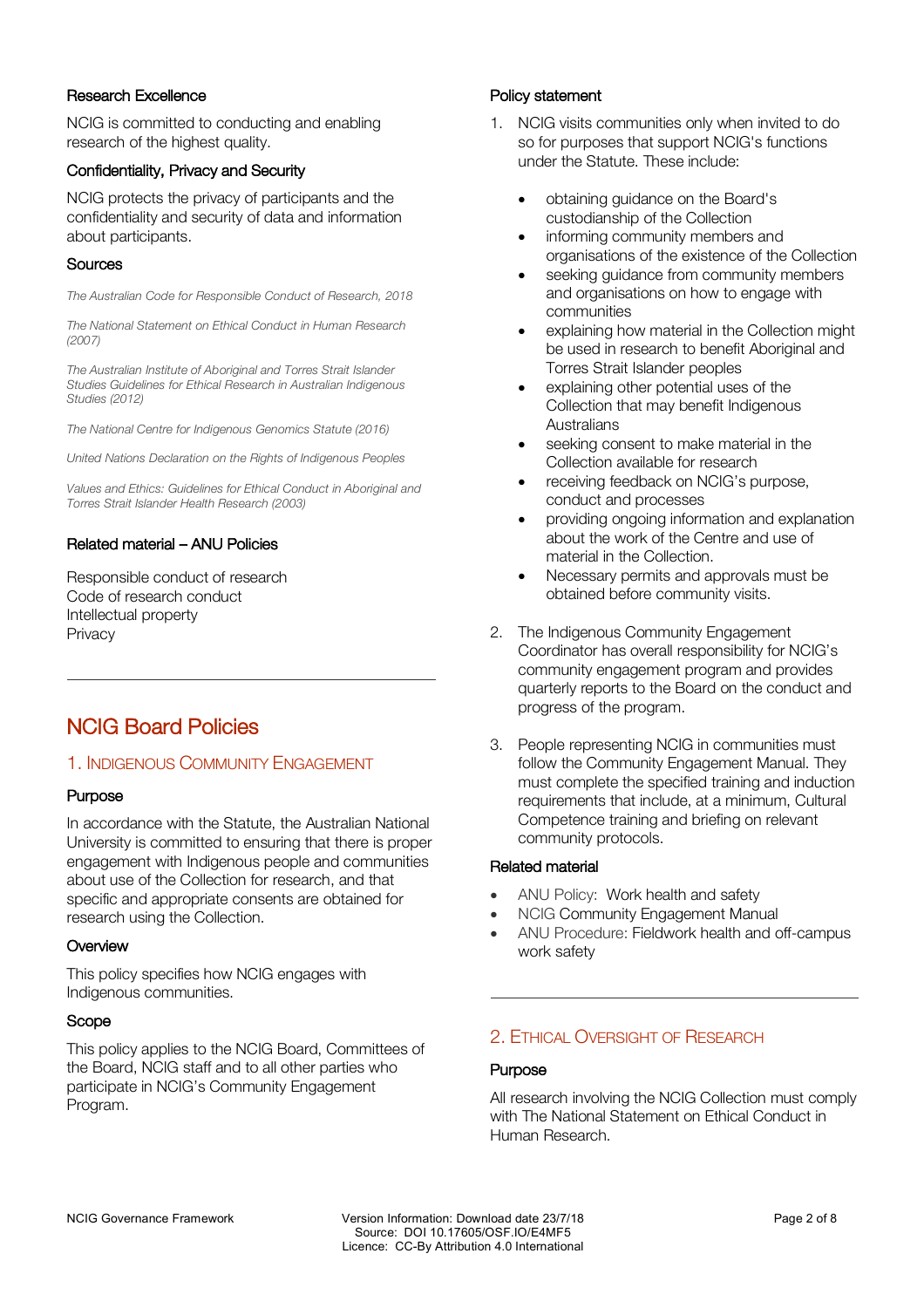The NCIG Board provides ethical oversight of NCIG Research, which complies with the NCIG Ethics Protocol.

The standards set in the NCIG Ethics Protocol apply to External Research projects. External Research projects must also comply with separate ethics protocols approved by the appropriate institutional and jurisdictional ethics committees.

## **Overview**

This policy specifies how ethical oversight is provided for NCIG Research and for External Research projects.

## Scope

This policy applies to the NCIG Board, Committees of the Board, NCIG staff, outside parties collaborating on NCIG Research, and researchers conducting External Research projects.

## Policy statement

- 1. NCIG Research requires the approval of the ANU Human Research Ethics Committee (HREC), the NCIG Board, and appropriate jurisdictional Aboriginal and Torres Strait Islander health ethics committees.
- 2. Proposed variations to the ethics protocol are approved by the NCIG Board and the ANU HREC. They may also require approval by jurisdictional ethics committees.
- 3. The NCIG Director reports to the NCIG Board on ethical aspects of NCIG Research.
- 4. External Research projects must comply with separate ethics protocols approved by the appropriate institutional and jurisdictional ethics committees which must, at a minimum, meet the standards set by the NCIG Ethics Protocol.
- 5. External collaborators on NCIG Research must agree in writing to comply with the NCIG Statute and NCIG policies.
- 6. For researchers outside the ANU, formal agreements between ANU and their host institutes are required to ensure full accountability to the NCIG Board.

## 3. ADDITION TO THE COLLECTION

## Purpose

Under the NCIG Statute a function of the NCIG Board is to approve policy for the addition of material to the

Collection. The addition of material to the Collection is a core activity, fundamental to the Board's vision that the Centre will be a trusted and enduring national resource for Indigenous genomics research.

#### **Overview**

This policy describes requirements for adding samples, documents, records and data to the NCIG Collection.

## Scope

This policy applies to the NCIG Board and committee members, staff, and to external parties seeking to add material to the NCIG Collection.

## Policy statement

- 1. NCIG acquires new samples:
	- directly from donors with free, prior and informed consent in accordance with the NCIG Ethics Protocol
	- from other institutions or from researchers within ANU when free, prior and informed consent has been obtained for the deposition of the samples in the NCIG Collection, in accordance with the NCIG Ethics Protocol.
- 2. Newly acquired samples become part of the NCIG Collection. These are stored, managed and used in accordance with the NCIG Statute and Board Policies.
- 3. NCIG generates and acquires records and documents through its custodianship and management of the Collection. Generated and acquired records and documents are stored, managed and used in accordance with the NCIG Statute and policies.
- 4. Records and documents are generated when the Collection is accessed and used for approved research purposes. Copies of records created in conducting research on the NCIG Collection must be deposited in the Collection.
- 5. NCIG will generate, and may acquire, genomic and other data.
- 6. Copies of data resulting from laboratory and bioinformatics analysis of material in the Collection by service laboratories and researchers must be deposited in the NCIG Collection.
- 7. NCIG may acquire unpublished genomic data from other institutions or from researchers within ANU when free, prior and informed consent has been obtained for its deposition in the Collection, in accordance with the NCIG Ethics Protocol.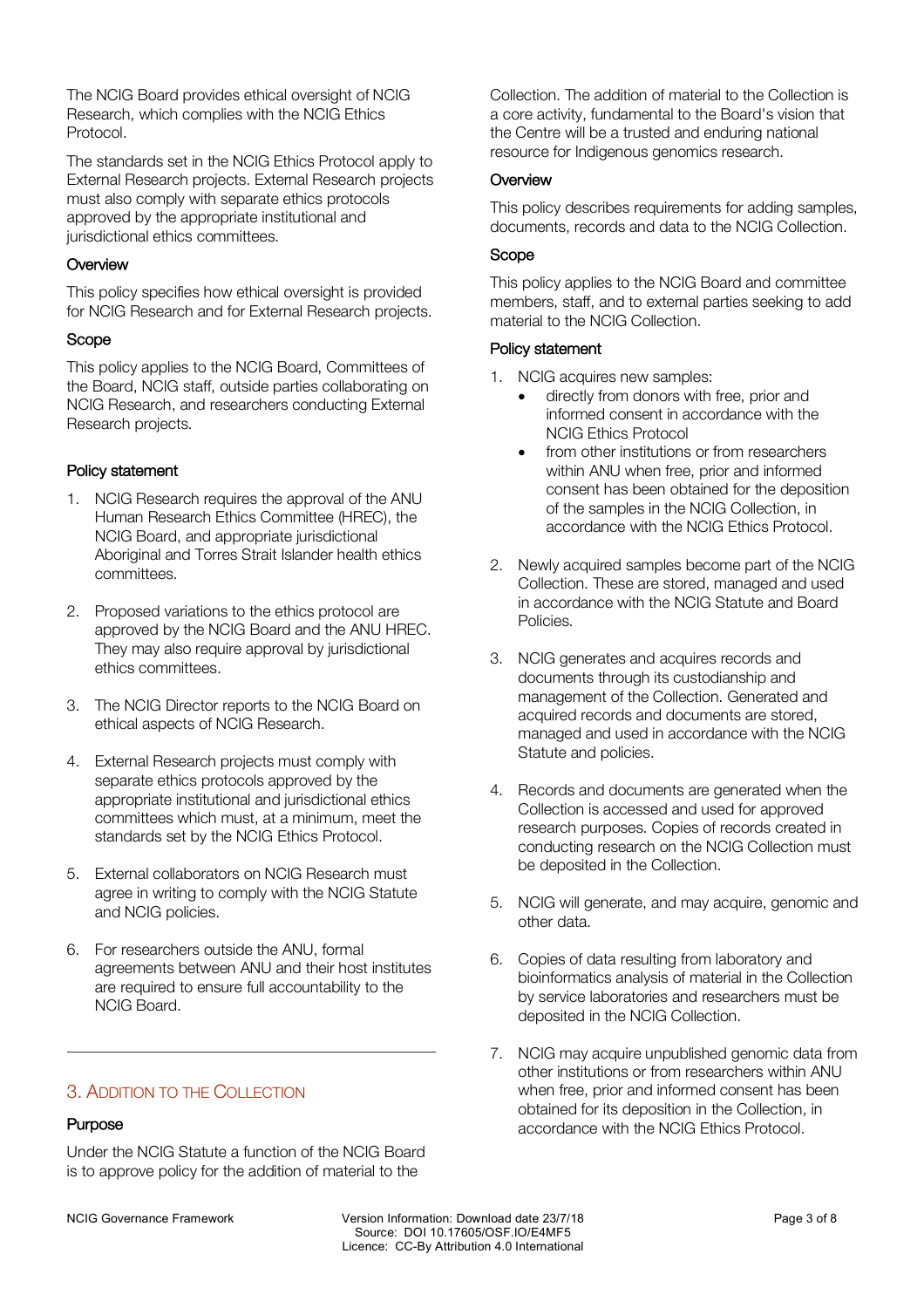## Related material

- ANU Policy: Collection, storage and disposal of human tissue in research
- ANU Policy: Collections
- ANU Procedure: Collections
- NCIG Ethics Protocol (ANU HREC)

## 4. ACCESS TO THE COLLECTION FOR EXTERNAL RESEARCH PROJECTS

## Purpose

One of NCIG's primary functions is to enable access to material in its collection for research purposes.

## **Overview**

This policy describes requirements for accessing and using material in the NCIG Collection for research purposes.

## Scope

This policy applies to researchers, including NCIG staff, seeking to access and use Controlled material in the NCIG Collection for External Research projects. The policy does not apply to research carried out as part of NCIG's internal operations (NCIG Research).

#### Policy statement

- 1. Free, prior and informed consent from donors is required for Controlled material in the NCIG Collection to be made available for use for external research projects.
- 2. Researchers, including NCIG staff, wishing to access material in the NCIG Collection for external research projects must submit an application to NCIG.
- 3. Applications to access material in the NCIG Collection are made in confidence.
- 4. The Collection Access Committee reviews applications and recommends to the Board that proposals are either: approved, rejected or reconsidered following specified amendments.
- 5. Final decisions on application approval are made by the NCIG Board.
- 6. The Collection Access Committee may seek confidential advice from members of the NCIG Research Advisory Committee on specific aspects of an application.
- 7. External researchers whose applications are successful must agree in writing to comply with the NCIG Statute and NCIG Board policies. For researchers outside the ANU, formal agreements between ANU and their host institutions are required to ensure full accountability to the NCIG Board.
- 8. External Research projects must comply with separate ethics protocols approved by the appropriate institutional and jurisdictional ethics committees which must, at a minimum, meet the standards set by the NCIG Ethic Protocol.

## Related material

- ANU Policy: Collections
- ANU Policy: Records and archives management
- ANU Policy: Collection, storage and disposal of human tissue in research
- ANU Procedure: External Project funding and agreements
- ANU Procedure: Collections
- ANU Procedure: Records management

## 5. MEDIA AND COMMUNICATIONS

## Purpose

This policy ensures that NCIG communicates clear and consistent messages to the media and the general public.

## **Overview**

This policy describes how NCIG communicates with the media and the general public.

## Scope

This policy applies to NCIG Board and committee members, staff, collaborators on NCIG Research, and external researchers. It covers communications with external news and current affairs media (broadcast, electronic and print), and with the general public.

## Policy statement

1. NCIG responds to appropriate and reasonable media enquiries accurately and in a timely manner to help promote public understanding of NCIG's purpose and activities.

## NCIG Spokesperson

- 2. Media enquiries about NCIG received by Board members must be referred to the Board Chair or Deputy Chair, or if the Chair or Deputy Chair is unavailable, to the Director.
- 3. Media enquiries about NCIG received by NCIG staff and external collaborators must be referred to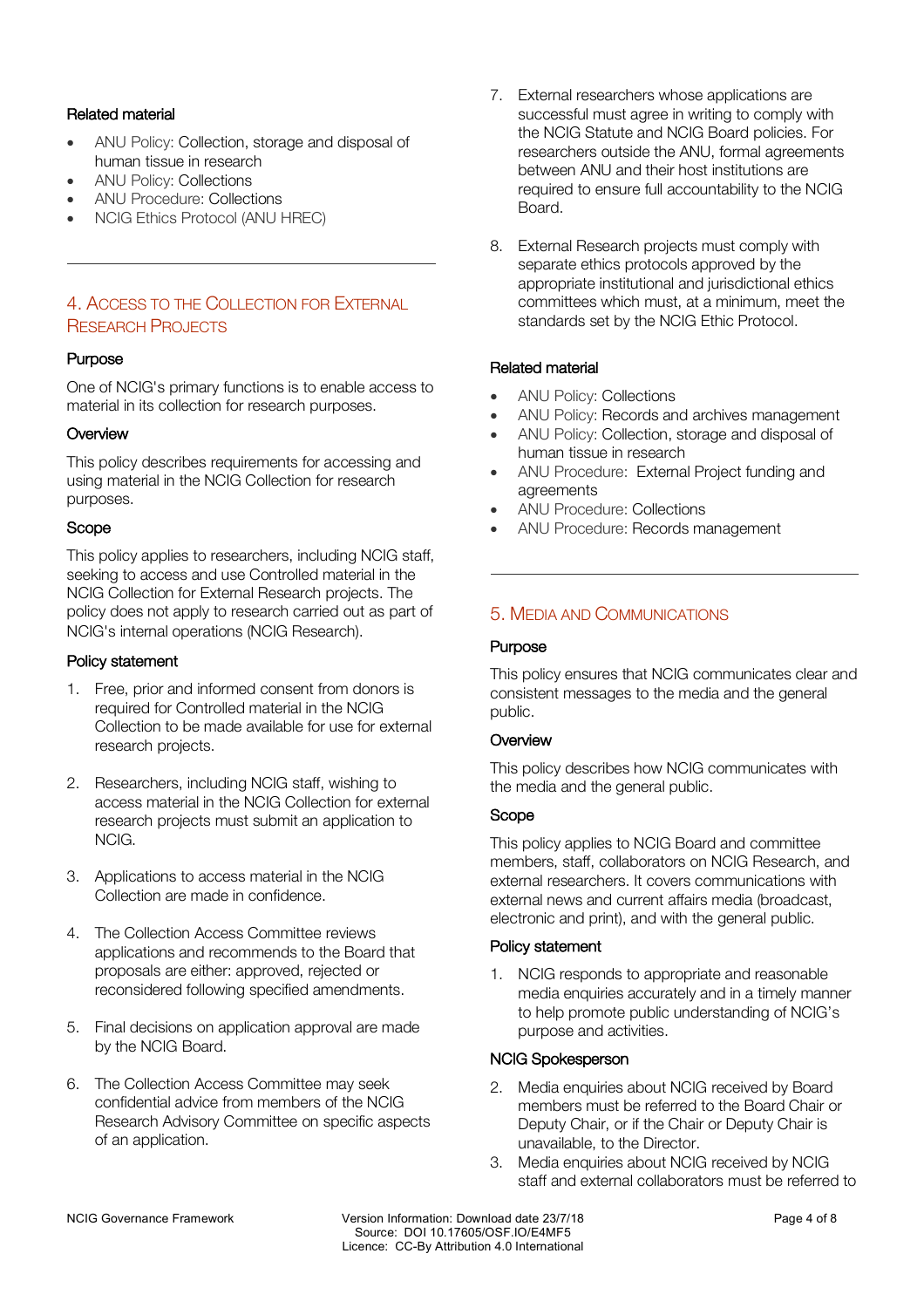the Director. If the Director is unavailable, enquiries are referred to the ANU Strategic Communications & Public Affairs Department (SCAPA).

4. SCAPA must be notified of all media appearances/interactions, preferably before the event.

#### Public enquiries

5. NCIG will respond to enquiries from members of the public, and representatives of external bodies and groups in a timely and helpful manner.

#### Written communication materials

6. Written materials (for example, letterhead, business cards, banners, fliers, information sheets, email address blocks, conference posters) will be co-branded with an approved version of the NCIG logo and the ANU logo.

## Compliance with ANU policies and procedures

- 7. SCAPA and the ANU Marketing Office assist NCIG in its public communications.
- 8. NCIG will conduct communication and marketing in compliance with ANU policies and procedures except where differences in approach are required in order for the Board to properly exercise its responsibilities under the NCIG Statute.

#### External researchers

9. Researchers working on projects approved by the Board are able to comment on and promote the outcomes of their research projects within the bounds of their project proposal, Access Agreement and their approved Ethics Protocol.

## Related material

- ANU Policy: Academic expertise and public debate
- ANU Policy: Use of University name and insignia
- NCIG Operations Manual

## 6. PUBLICATION

#### **Purpose**

NCIG encourages the publication of material in the NCIG Collection and of reports and articles describing research involving the NCIG Collection, subject to the conditions specified in this policy.

NCIG recognises that the publication of some documents, records and data in the NCIG Collection may increase their potential value to Indigenous communities, researchers and other interested parties.

Appropriate publication of material in the NCIG Collection and of reports and articles describing work carried out by the Centre is a necessary part of fulfilling the Centre's functions under the Statute.

NCIG respects the sensitive nature of material in the Collection and ensures publication in a way that protects the privacy and confidentiality of research participants and other people identified in NCIG Collection material.

## **Overview**

This policy specifies requirements for publication of material using the NCIG Collection.

## Scope

This policy applies to:

- 1. NCIG Board and committee members, staff, collaborators in NCIG Research, and to external parties who work collaboratively with NCIG in activities that lead to publication of data, findings, reports, articles, or other forms of publication.
- 2. Investigators, collaborators and authors of articles that report the results of External Research Projects.

## Policy statement

- 1. NCIG distinguishes between material in the Collection that relates to the Centre (its history, operations, processes, etc.) and material that relates to research participants, their families and communities (records about specific people, data obtained from specific people, etc).
- 2. Material relating to the Centre is published in line with the usual requirements for academic publishing.
- 3. Publication of material relating to research participants is directed by their and their community's wishes.
- 4. NCIG does not publish private or confidential documents in its Collection unless free, prior and informed consent for publication has been obtained from appropriate parties.
- 5. NCIG does not publish identifying information about research participants unless free, prior and informed consent for publication has been obtained from appropriate parties.
- 6. NCIG publishes non-private, non-confidential documents and records in its Collection under a Creative Commons Attribution-ShareAlike International Licence.
- 7. Research findings that relate to a community must be discussed with the community. A manuscript describing findings that relate to a community must incorporate feedback from community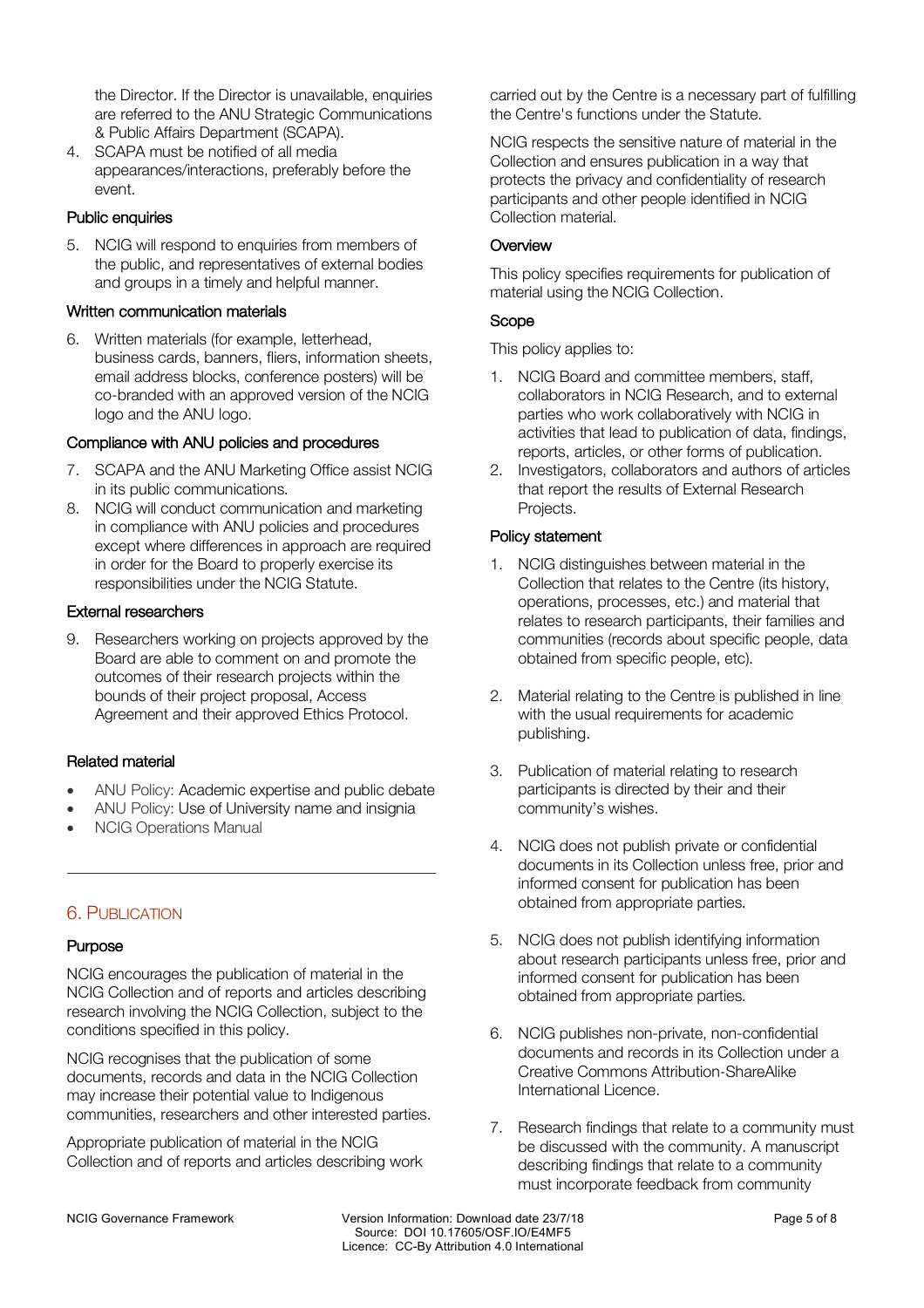discussions. The NCIG Board must be satisfied that the community's response has been properly addressed before a manuscript can be published.

- 8. Researchers outside NCIG who contribute to NCIG Research are included as authors of manuscripts reporting research findings.
- 9. NCIG makes published data, records, reports and articles available to participants and their communities. The Centre also provides accounts of published work in formats that enable community members to gain an adequate understanding of the work.
- 10. Articles reporting the results of External Research projects must include NCIG as a corporate or group author in line with the Recommendations of the International Committee of Medical Journal Editors to facilitate communication and feedback to participants and communities.
- 11. NCIG's corporate authorship does not imply inclusion of individual members of NCIG as authors, collaborators or investigators in an article, unless their individual contribution to the work reported in the article justifies inclusion.

## 7. CONFLICT OF INTEREST

## Purpose

NCIG Personnel are required to act in the interest of NCIG and in the interests of participants and Indigenous communities. They may have interests and/or commitments that conflict with their commitment to NCIG.

The ANU Policy on Conflict of Interest and Commitment applies to NCIG Personnel who are ANU Staff Members.

S.17 of the Statute (Duty of members to disclose interests) applies to NCIG Personnel who are Board members.

A specific NCIG policy on conflict of interest and commitment is necessary, however, because some NCIG personnel, for example, persons appointed by the Board to sit on advisory committees, are neither ANU Staff Members nor Board members.

This policy largely follows the ANU policy on conflict of interest and commitment. Conflicts of interest are reported to the Chair of the NCIG Board for noting and to consider what, if any, mitigating action is required.

## **Overview**

This policy defines conflict of interest as it may exist for NCIG Board members, staff and committee members and specifies how conflicts of interest are managed to support ethical and transparent management and use of the Collection.

## Scope

This policy applies to NCIG Personnel.

## Policy statement

- 1. Interests and commitments that may constitute a conflict of interest include:
	- Financial interests that may be affected by the outcome of NCIG operations or that may impact the interest of participants or Indigenous communities or with their decision to consent to participate in NCIG
	- Family interests that may be affected by the outcome of NCIG operations or that may impact the interest of participants or Indigenous communities or with their decision to consent to participate in NCIG
	- Professional interests separate from NCIG operations that may be affected by the outcome of NCIG operations including research projects and programs, research collaborations, and disputes; or that may impact the interests of participants or Indigenous communities or with their decision to consent to participate in NCIG.
- 2. NCIG Personnel must declare to the Convenor any interest or commitment they have that potentially or actually conflicts with their commitment to NCIG, or with the interests of NCIG, participants or Indigenous communities, or that might be perceived to conflict with their commitment to NCIG or with the interests of NCIG, participants or Indigenous communities. The Director of the Centre must declare any such conflicts to the Board Chair.
- 3. The Convenor or Board Chair determines what, if any, course of action is taken to resolve a declared conflict of interest or commitment.
- 4. NCIG Personnel may apply to access and use material in the NCIG Collection for research purposes, but in doing so they automatically have a conflict of interest. As a result, they cannot participate in or influence decisions about their application.
- 5. NCIG Personnel must not use their privileged information about NCIG operations or material in the NCIG Collection to further their own separate interests and commitments. They cannot, for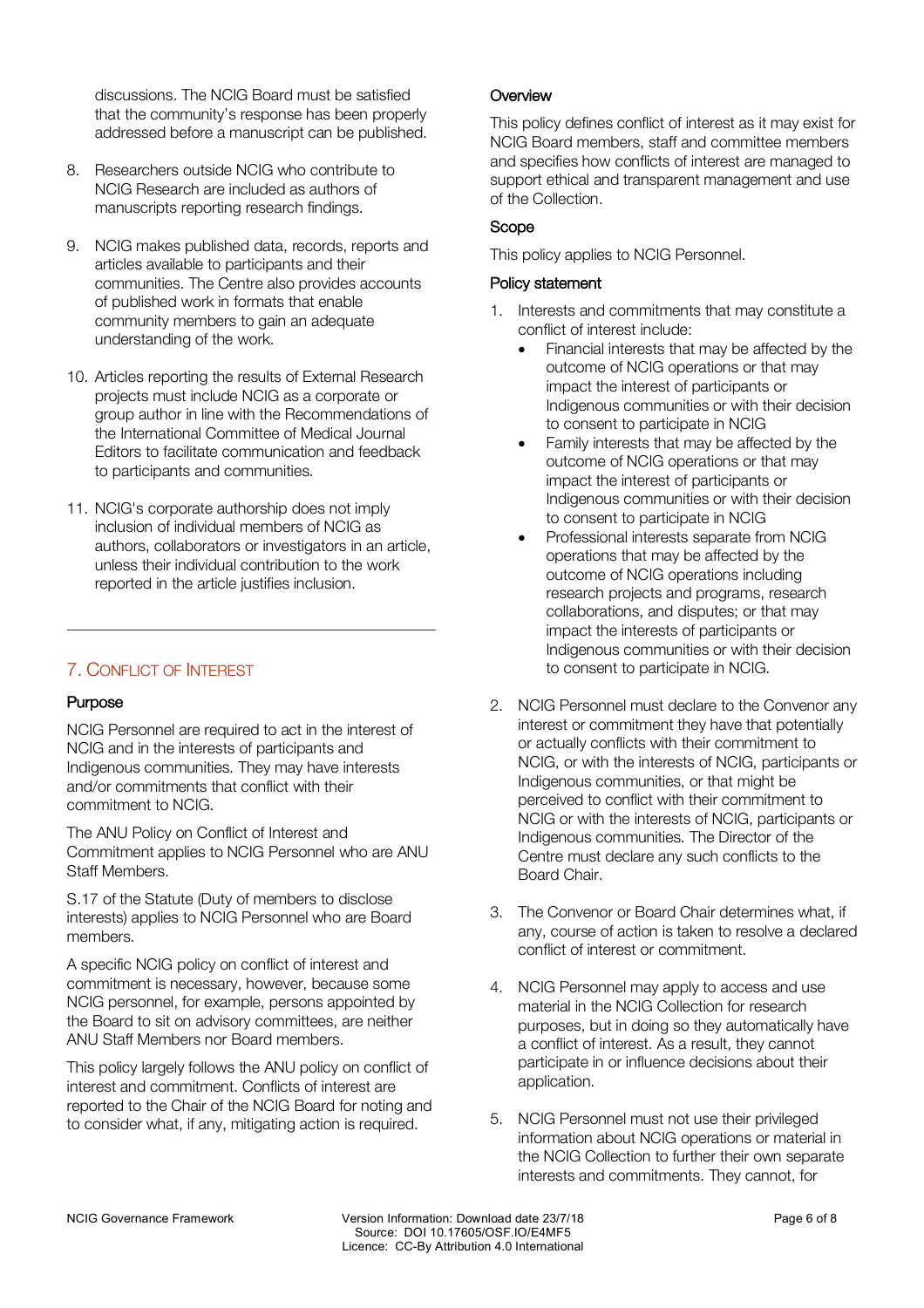instance, use privileged information to:

- conduct research on controlled material in the NCIG Collection without an Access Agreement
- apply for funding for research or any other purpose, or gain any other form of professional advantage that is not part of their commitment to NCIG, for which an Access Agreement does not exist
- prevent or hinder the legitimate pursuit of research or other legitimate activities by people outside NCIG.
- 6. NCIG Personnel cannot knowingly act in any other way that is inconsistent with their commitment to NCIG or to the interest of NCIG, participants or Indigenous communities.
- 7. NCIG Personnel must consult the Convenor or the Board Chair, if they are unsure about their use of privileged information or if they are unsure whether their other interests and commitments conflict with their commitment to NCIG or with the interest of NCIG, participants or Indigenous communities.
- 8. Declared conflicts of interest are reported to the NCIG Board at the next meeting for noting.

## Related material

- ANU Policy: Conflict of interest and commitment
- NCIG Board Handbook

# **Definitions**

Access Agreement means a legally binding agreement between an external party and the ANU that specifies the terms and conditions for access to, and use of, material in the NCIG Collection.

ANU means The Australian National University.

ANU Staff Member means a person who is employed by the University, or who is given Academic Status or who has official visiting status.

the Centre means National Centre for Indigenous Genomics.

the Collection (also the NCIG Collection) means biological samples, documents/records and data held by NCIG, as specified in Part 2.5 of the Statute.

Controlled material means material in the NCIG Collection that is private or confidential, and accessible for specific use only under an Access Agreement following approval by the NCIG Board.

Convenor means the chairperson of a committee formed by the Board, or the NCIG Director, or the Chair of the NCIG Board.

Cultural competence means the ability to interact effectively with people across different cultures.

External Research Project means a research project that addresses a specific research question through access and use of the NCIG Collection.

Informed consent means consent should be a voluntary choice, and should be based on sufficient information and adequate understanding of both the proposed research and the implications of participation in it. National Statement on Ethical Conduct in Human Research (2007) (Updated May 2015)

Jurisdictional ethics committee means an HREC that has the role of assessing research proposals affecting the health and wellbeing of Aboriginal people and communities in an Australian jurisdiction, and which is registered with the NHMRC. NHMRC registration means that the institution(s) that established the HREC notifies NHMRC of the HREC's existence and provides a signed declaration that the HREC will comply with the National Statement on Ethical Conduct in Human Research, 2007 (National Statement) and any revisions made to it.

Material means biological samples, documents and data.

NCIG Research means research undertaken as part of NCIG's internal operations that has the primary objective of improving NCIG's ability to fulfil its functions as described in the Statute. NCIG Research aims to:

- improve the Centre's community engagement process
- improve the quality, utility and potential benefits of material in the NCIG Collection
- improve systems and processes for managing material in the Collection
- address legal, regulatory, governance, policy and/or ethical aspects of NCIG operations
- address social, political and/or cultural aspects of NCIG operations.

NCIG Personnel means NCIG Board members, NCIG staff, members of NCIG Board committees, and students, interns, volunteers, consultants and collaborators working with NCIG.

NCIG Statute (also the Statute) means the *National Centre for Indigenous Genomics Statute 2016*.

Research means "work of direct relevance to the needs of commerce, industry, and to the public and voluntary sectors; scholarship; the invention and generation of ideas, images, performances, artefacts including design, where these lead to new or substantially improved insights; and the use of existing